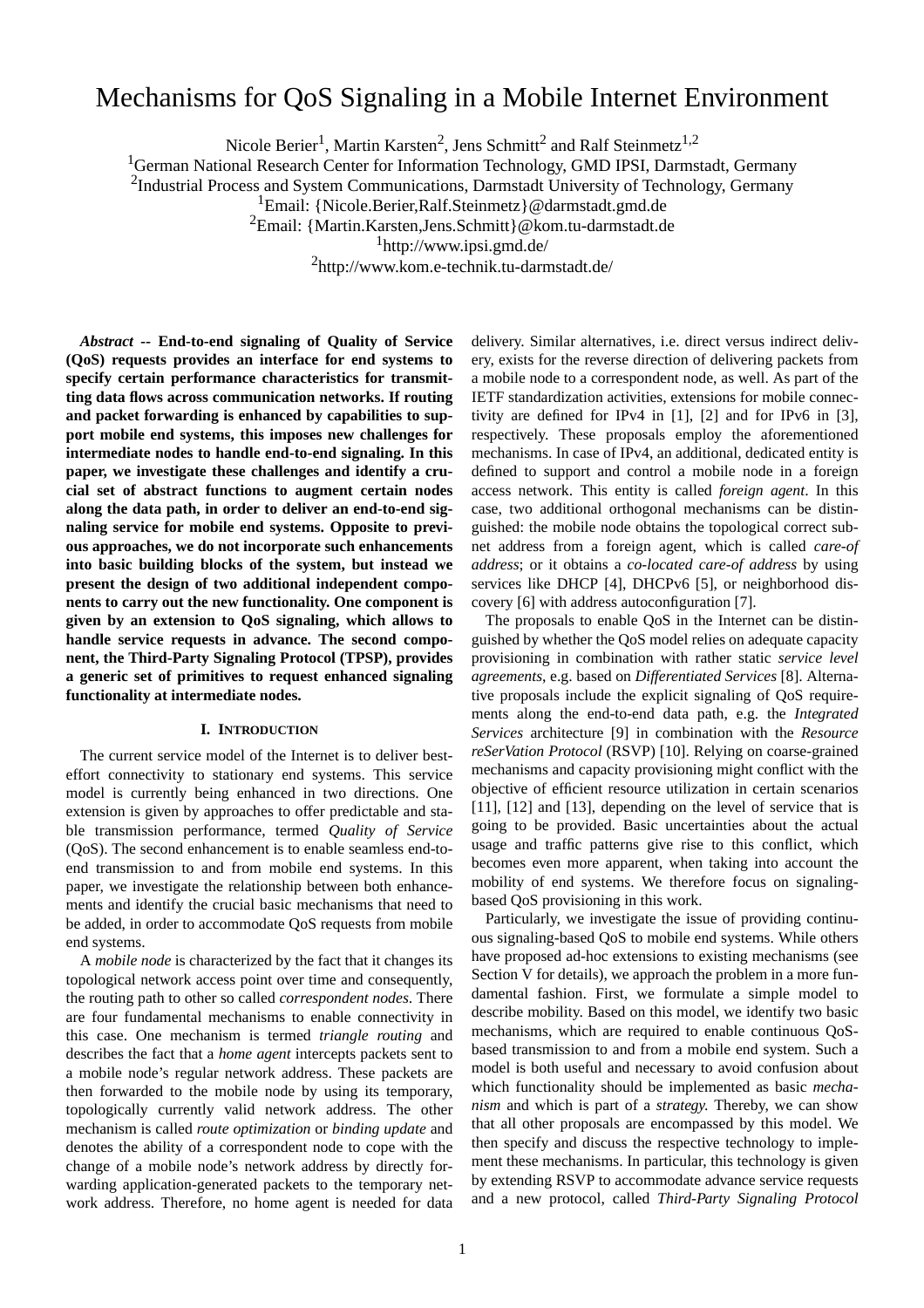<span id="page-1-0"></span>(TPSP). A mobile node will regularly encounter a situation, in which it is unable to signal its future service requests, because it is topologically not at the right location to do so. TPSP allows to signal such indirect requests to *third party agents*, which then carry out the actual signaling on behalf of a mobile node. We envision that a dedicated protocol can be used for other purposes, as well, for example as described in [14].

The remainder of the paper is organized as follows. In Section II, we present our general model, which is the basis of TPSP. In [Section III,](#page-3-0) the realization of the QoS mechanisms are described. An example how to use these mechanisms is given in [Section IV.](#page-3-0) The related work is discussed in [Section](#page-4-0) [V.](#page-4-0) The paper is wrapped up by a summary and an outlook to future work in S[ection VI.](#page-5-0)

## **II. GENERAL MOBILE QOS MODEL**

In this section, we introduce our general mobile QoS model, which is the basis of our approach to offer end-to-end QoS signaling to a mobile end system.

| <i>Strategy</i>                                                                                      |                                                           |
|------------------------------------------------------------------------------------------------------|-----------------------------------------------------------|
| Connectivity mechanisms<br>triangle routing<br>IP and<br>• binding update<br>care-of<br>• co-located | QoS mechanisms<br>in advance<br>RSVP and<br>• third party |

FIGURE 1 Mechanisms and Strategy Fields

As shown Figure 1, the basic *mechanisms* to provide connectivity and QoS to a mobile end system have to be complemented by appropriate *strategies*, which give the rules how to apply them and compose continuous service invocations out of them. For example, even in a traditional, i.e. "non-QoS", connectivity scenario, it has to be decided under what circumstances the mechanism of binding update is used in favor of triangle routing. When considering QoS as an additional domain, the range of possible strategy decisions becomes even larger. In order to describe the full gamut of such strategies, we first formulate a simple mobility model and then continue by refining the model in terms of a strategy.

## *A. Simple Mobility Model*

The movement of a mobile end system can be described as a relation of triples specifying the time period when a mobile end system is connected to an access node:

Let *m* denote a mobile end system, *M* be the movement of a mobile end system,  $t_0$  its starting time, and  $t_e$  its end time. Further, let  $a_i$  be the access node at time  $t_i$  and  $d_i$  the duration the mobile end system is connected to  $a_i$ . The movement of the mobile end system can then be formalized as the relation of the triples:

$$
M(m) = \{ (t_0, d_0, a_0), (t_1, d_1, a_1), ..., (t_i, d_i, a_i),
$$
  
\n
$$
(t_{i+1}, d_{i+1}, a_{i+1}), ..., (t_{e-1}, d_{e-1}, a_{e-1}) \}
$$
  
\nfor  $e \in \mathbb{R}_0$   
\nand it applies  $d_i = t_{i+1} - t_i$  for all  $i \in [0, e-1]$  (2)

In reality, such a precise relation can usually only be established a posteriori, however an assumption about the movement might exist a priori. Therefore, an extension to relation (1) is given, to describe an assumption of the movement:

Let  $A_i$  represent a set of assumed access nodes at the point of time  $t_i$ , which is guaranteed to contain the actual access node  $a_i$ . The *movement closure*  $\tilde{M}$  of the mobile end system can then be formalized as the relation:

 $\tilde{M}(m) = \{ (t_0, d_0, A_0), ..., (t_{e-1}, d_{e-1}, A_{e-1}) \}$  for  $e \in \mathbf{X}_0(3)$ and it applies  $d_i = t_{i+1} - t_i$  for all  $i \in [0, e-1]$  (4) Note that this relation (3) can be transferred into a representation similar to  $(1)$  by relaxing  $(4)$ . For relation  $(3)$ , the following statement applies:

The relation (3) can be found for every mobile end system and movement. (5)

This is true, because obviously for every mobile end system and every movement, the following relation exists:

 $\tilde{M}(m) = \{ (t_0, d_0, A_0) \}$  for  $d_0 = \infty$  and  $A_0$  contains all the access nodes of the Internet. (6)

In other words, relation (1) can be considered as the optimal case for a movement assumption of a mobile end system and the relation (6) as the worst case. The relation might be derived from movement measurement by GPS, or prediction profiles given by the end-user or other mechanisms. How to obtain this relation and how to give an optimal prediction is beyond of the scope of this paper. For further details, see [15] and [16] and references contained therein. In this paper, we investigate the case, that it is possible to generate a realistic and tractable relation (3), which (6) is not.

## *B. Mobile Signaling Strategy*

According to statement (5), the relation (3) can be assumed to be known and the following strategy to offer QoS to a mobile end system can be derived:

QoS can be offered to every mobile end system by establishing a reservation in advance according to the relation (3), that means to all of the access nodes of the set *Ai* at the given time  $t_i$  for the duration  $d_i$ .  $(7)$ 

In the following section, we show, that this strategy can be fully utilized for the given connectivity mechanisms binding update, triangle routing and foreign agent by the two QoS mechanisms reservation in advance and third party signaling. Thereby, a correlation between the connectivity and the QoS mechanisms domains is established.

## *C. Mobile Signaling Mechanisms*

According to the connectivity mechanisms, four cases can be distinguished, as shown in the matrix of Figure 2.



FIGURE 2 Matrix of the connectivity mechanisms

First we consider the binding update mechanism. As already shown in (7), reservation in advance can be used to keep the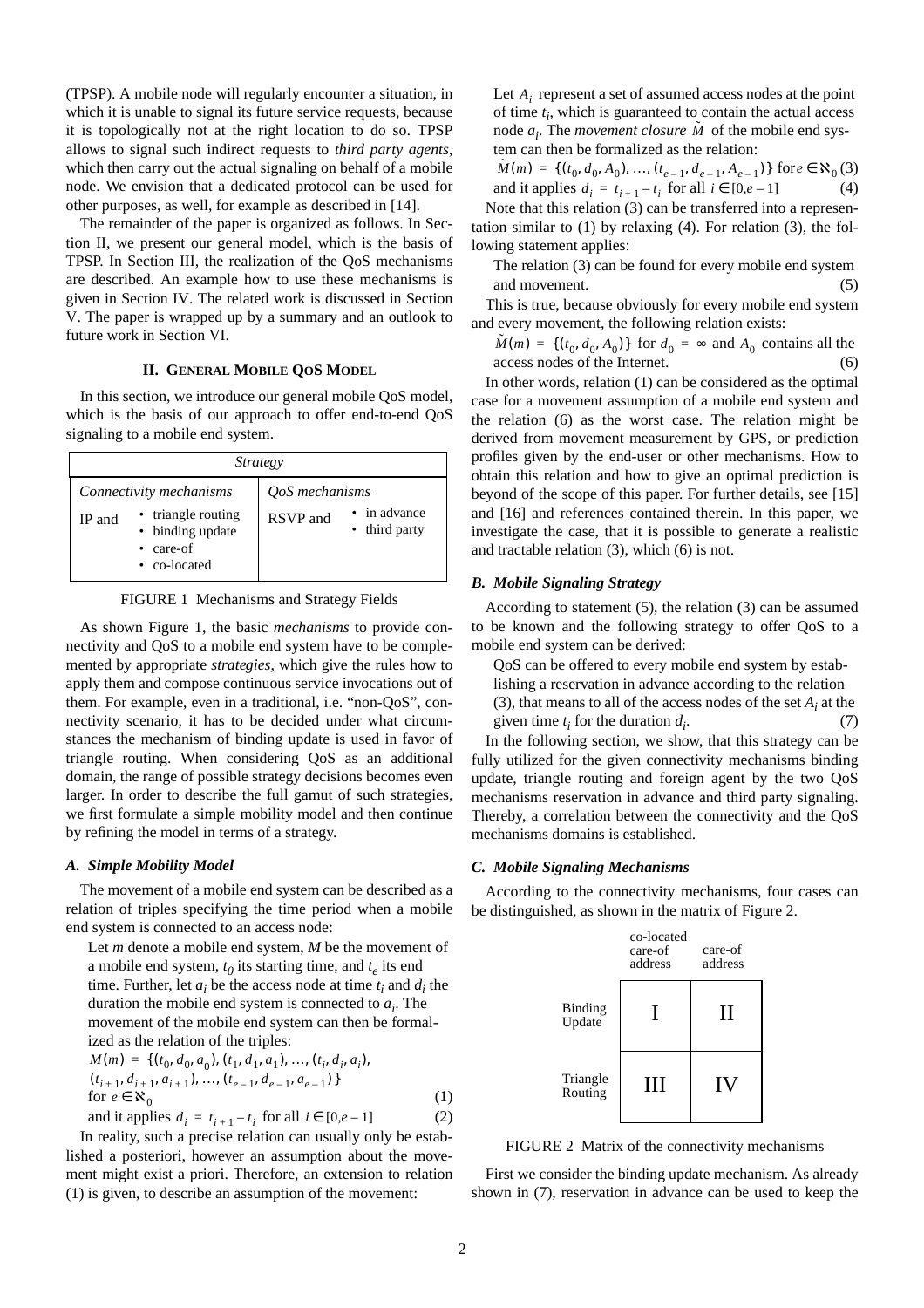<span id="page-2-0"></span>communication service alive. But obviously, a mobile node can only be the endpoint of a reservation, when it has access to the network. Therefore, a *third party entity* is needed, which takes care of the reservation when the mobile does not access the network.

In case **I**, any host, which has access to the foreign network can offer these *third party services* to the mobile node. This host has to obtain a co-located care-of address for establishing the reservation with the correspondent node. The mobile node takes over the address and reservation after accessing the network.

In case **II**, the foreign agent offers its own interface address to the visited network as a care-of address to the mobile node. Therefore, the foreign agent has to establish the reservation. But, because of the binding of the care-of address to an interface of the foreign agent and the mismatched topology of the home address, the mobile node can not be addressed directly. That means, the mobile node cannot take over the reservation when it arrives at the network. The foreign agent remains as the reservation endpoint. In this case, an additional reservation between foreign agent and mobile node has to be established.

In cases **I** and **II**, third party signaling functionality has also to be added to the correspondent node. The mobile node requests to establish a reservation to a certain network address and it does not take over the reservation while connection time.

By introducing triangle routing mechanisms, the end-to-end transmission path is split into multiple network connections. The reservation path between a mobile node to its correspondent node has to be separated at least into two network reservations: the reservation between the correspondent node and the home agent and the reservation between home and foreign agent respectively the third party entity. According to the concepts of RSVP, a *data flow* is a sequence of data packets following the same path through a network from the same source host and port to the same destination address and port using the same protocol ID. A *reservation session* is identified by the destination address, destination port and the protocol ID of the data flow. Consequently, the mobile node and the correspondent node are still the two end points of a reservation. But, on the network layer, the home agent has to use the home IP address of the mobile node as an identifier for the reservation session. Therefore, a new role as a third party entity has to be provided for the home agent and a *mapping rule* from the application layer to the network layer has to be defined (see Section D).

Case **III** and **IV** differ only with respect to the details of MAC layer reservations applied to the last hop. This is beyond the scope of this paper. Further information can be found on the web page of the IETF working group Integrated Services over Specific Link Layers (issll) [17].

#### *D. Mapping Rules*

Additionally to relation [\(3\),](#page-1-0) mapping rules have to be given, to define the roles of certain entities. Therefore, a so called *logical layer* is introduced. In the basic RSVP model, the logical layer end-to-end flow is mapped to one network layer flow, which is depicted in Figure 3(a). Due to the independency of routing decision and path reservation, there is no possibility to specify the network layer endpoints of the reservation, nor whether some intermediate router should fulfill third party functionality like it is shown in the example of Figure 3(b).



FIGURE 3 Logical Layer Mapping

But, as discussed above, the network layer flow is split and therefore, mapping rules are needed for the following cases:

- 1. The *mapping of the reservation endpoints* from the logical layer to the network layer.
- 2. The *mapping of the reservation path* from the logical layer to the network layer.
- 3. The *mapping of the reservation starting time and the duration* from the logical layer to the network layer.

The information, which is needed to do this mapping can be achieved by combining relatio[n \(3\)](#page-1-0) with the matrix drawn in [Figure 2](#page-1-0). Obviously, the mobile node has the ability to collect and combine the needed information for formulating the mapping. Therefore, it is called the *initiator* of the third party signaling. The initiator assigns the roles to the concerned network entities, which are called *third party agents*. According to [Section II.C tw](#page-1-0)o roles have to be assigned:

- 1. Whether the third party agent is the *sender* or the *receiver* of a reservation session.
- 2. Whether the third party agent is using its own IP address for signaling, this role is called *proxy*. Or whether the agent uses another IP address (e.g. the home IP address or the co-located care-of address of a mobile node). This role is called *commissary*.

Now, the mapping can be done initiating a *tp\_agent\_configuration* from the initiator to the third party agent with the following parameters:

- sender (*s*) or receiver (*r*) role
- proxy (*p*) or commissary (*c*) role
- correspondent reservation endpoint (*cre*)
- starting time  $(t<sub>s</sub>)$
- duration (*d*)
- parameter set (e.g. TSPEC) (*ps*)

See [Figure 4](#page-3-0) as an example: This mapping is initiated between the mobile node as a sender and the correspondent node as a receiver. While a mobile node has no access to its home network, the home agent has to take care of the IP pack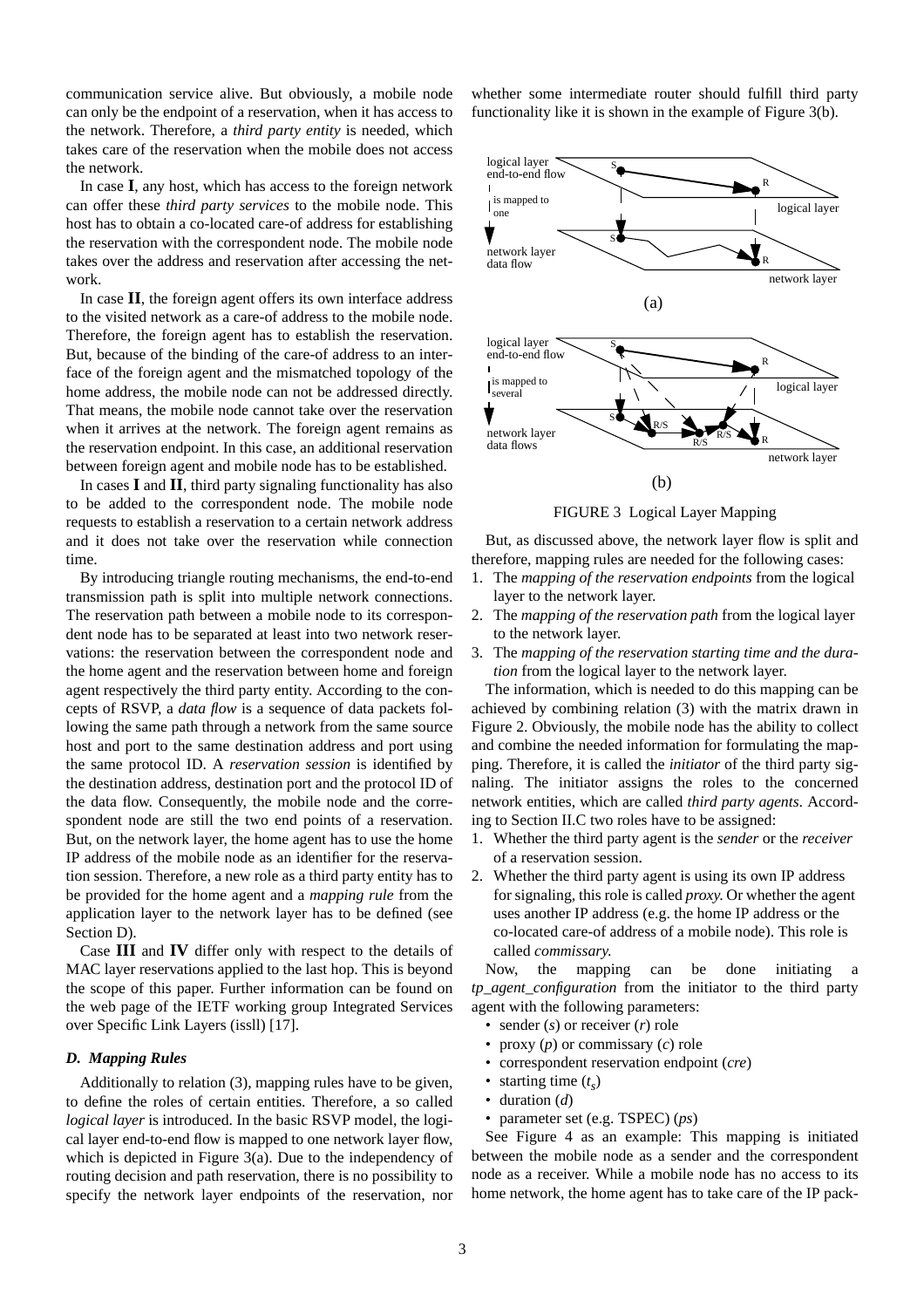<span id="page-3-0"></span>ets, which are directed to the mobile node. Therefore, as a third party agent it has to fulfill the role as a *sender commissary*.



FIGURE 4 Example of the Mapping

#### **III. REALIZATION OF THE QOS MECHANISMS**

Resource reservation in advance and its realization, particularly as an extension to RSVP, has been extensively discussed, for example in [18], [19] or [20] and references therein. We propose to realize the third party signaling mechanism as an own protocol - the Third Party Signaling Protocol (TPSP).

TPSP, as described by the general model in [Section II.D](#page-2-0), introduces four entities *sender*, *receiver*, *third party agent* and the *initiator*. The sender entity is the sender of a data flow now or in the future. The receiver entity is the receiver of a data flow now or in the future. The direction of the data flow is always form sender to receiver. Sender and receiver entities are the endpoints of the logical layer reservation initialized by an application. For establishing the corresponding network reservation, the initiator is able to perform third party agent configuration. Therefore, parameters are transmitted to the third party agent, which define the roles, described in [Section](#page-2-0) [II.D,](#page-2-0) and the characteristics of the reservation.

According to these entity definitions, protocol functions for the initiator and the third party agent have to provided. The initiator has to derive the needed information for the network reservation from the given relation [\(3\)](#page-1-0), the strategy [\(7\)](#page-1-0) and the knowledge of the used connectivity mechanisms described in [Section II.C.](#page-1-0) Thereafter, third party configuration has to be initiated to the correspondent agents and nodes. The tp\_agent\_configuration primitive with its parameters, described in [Section II.D](#page-2-0), is sent and the agent, which strikes the assigned role. The requested reservation is signaled by the third party agents using RSVP due to the given parameters. The result of the RSVP signaling procedure is replied to the initiator by a tp agent response. The initiator collects the agents responses and forwards the result as shown in [Figure 1](#page-1-0) to the entity, which is responsible for the strategy. Now this entity has to decide whether the results of the third party signaling process are suitable or not. This approach guarantees the separation of the mechanisms and strategy, which is claimed in [Section II](#page-1-0). In the following, an example is given, to show how this third party mechanism can be used.

#### **IV. EXAMPLE**

Consider Figure 5 as a mobility scenario example. A mobile node is moving through different cells 2 to 4 depicted by the dotted arrow. In this example, we assume that the routing is supported by Mobile IPv4, including the option for route optimization, so that both connectivity mechanisms, triangle routing and binding update, are possible. Cell 1 is the home network of the mobile node with the home agent (H), whereas cells 2 - 4 are foreign networks.



FIGURE 5 Example of a Mobility Scenario

## *A. Movement Prediction*

The relation [\(3\)](#page-1-0) developed in [Section II.A](#page-1-0) is given as follows (with  $d_i$  in minutes and  $t_i$  as  $h hmm$ ).

> $\tilde{M}(m) = \{(0800, 60, II), (0900, 30, (II, III)),\}$  $(0930, 30, III) (1000, 30, (III, IV))$

#### *B. Strategy*

Therefore, according to Section II.B, the strategy can be formulated by deriving the needed reservations in advance (*rera*):

- 1. rera(II): at 8 am for 90 minutes.
- 2. rera(III): at 9 am for 90 minutes.

3. rera(IV): at 10 am for 30 minutes

#### *C. Connectivity Mechanisms*

In cell 2, the mobile node receives a care-of address from the foreign agent (F), while in cell 3 and 4 it has to obtain a colocated care-of address by an agent (A). So, the cases I, III and IV distinguished in [Section II.C a](#page-1-0)re covered by the example.

#### *D. QoS Mechanisms*

The mobile node requests an end-to-end QoS guarantee to a correspondent node (CN). As defined in [Section II.D](#page-2-0) the logical layer end-to-end flow can be given from the sender correspondent node to the receiver mobile node. Mapping rules have to be defined and the agents have to be configured according to [Section II.D.](#page-2-0)

#### *1) Configuration of the foreign agent in cell 2*

In cell 2, a foreign agent (F) offers a care-of address to the mobile node, which is its own interface to the subnet. Therefore, the foreign agent can do the signaling as a proxy and takes care of the reservation until the mobile node arrives in the subnet.

F: tp\_agent\_configuration (r, p, MN(1), 0800, 90, *ps*)

#### *2) Configuration of the agent in cell 3*

Within cells 3 and 4, no foreign agent offers network access. However, other agents (A) offer third party signaling services and network access. The agents receive IP addresses on behalf of the mobile node. When the mobile node enters the cell, it takes over the IP address as wall as the reservation. Therefore, the agents are commissaries. Within cell 3, triangle routing is used. Therefore the correspondent reservation endpoint is the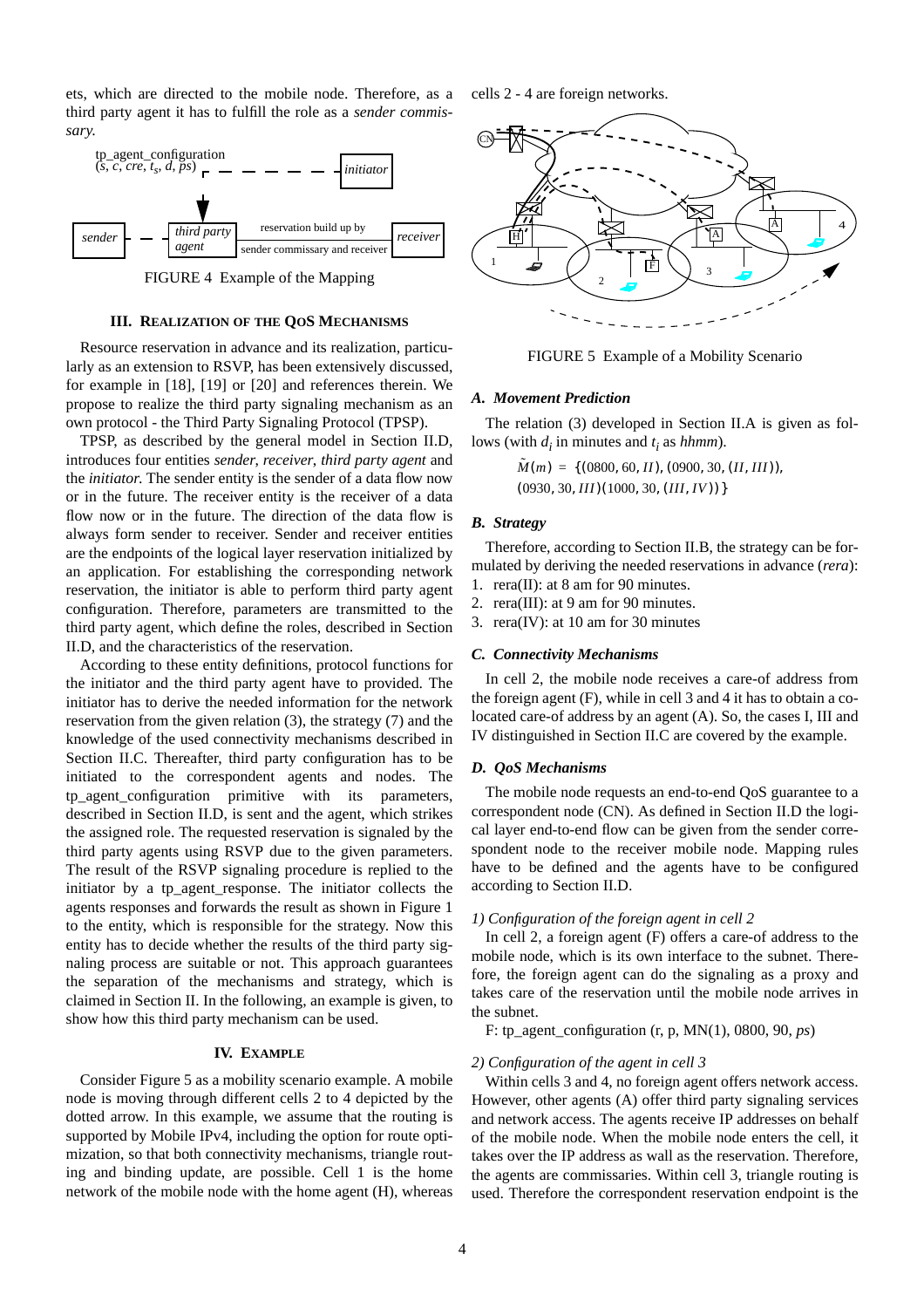<span id="page-4-0"></span>home IP address of the mobile node.

A(3): tp\_agent\_configuration (r, c, MN(1), 0900, 90, *ps*)

#### *3) Configuration of the agent in cell 4*

Because, within cell 4 route optimization is used, the correspondent reservation endpoint is the correspondent node.

A(4): tp\_agent\_configuration (r, c, CN, 1000, 30, *ps*)

## *4) Configuration of the correspondent node*

On the other side, the correspondent node is requested to establish the reservation in advance to the IP address of the mobile node in cell 4.

CN: tp\_agent\_configuration (s, p, MN(4), 1000, 30, *ps*)

#### *5) Configuration of the home agent*

The home agent has to take care of the reservation to the correspondent node, while triangle routing is used and to the respective agent within the actual visited cell. The reservation to the correspondent node can be held on, while the mobile node moves within cell 2 and 3.

H: tp\_agent\_configuration (r, c, CN, 0800, 150, *ps*)

H: tp\_agent\_configuration (s, c, F, 0800, 90, *ps*)

H: tp\_agent\_configuration (s, c, MN(3), 0900, 90, *ps*)

## **V. RELATED WORK**

[21] concentrate on problems that arise by mobile end systems and their unpredictable movement. To support rapidly moving users with a small staying time in each cell, the basic concept of *groups* is introduced. For every cell  $c_i$ , which is visited by a mobile end system at time *ti* , a surrounding collection of cells *gi* can be given, the so called *shared region*. Any data destined for *ci* are then multicasted to all the cells in *gi* and buffered for the mobile node. This method is called *predictive buffering*. It can be optimized by taking into account additional information, e.g. about walls between cells or the movement direction of a mobile user. This model can be mapped to our general model. Since in our model no geographical information about the cells are needed, it is even more general.

In [16], mobility independent service guarantees are obtained in an Integrated Services Network by establishing advance resource reservations towards all locations a mobile end system may visit during the lifetime of a connection. Since RSVP is not directly adequate to make such reservations, a new reservation protocol MRSVP is proposed. This protocol offers the functionality to establish advance reservations for a given *specification* of a locations set. A mobile node makes an *active* reservation from its current location, whereas *passive* reservation are established by so called *proxy agents* in the locations given by the specification. Although both basic mechanisms, advanced reservation and third party signaling, are included in this protocol, they are tightly integrated and focused on mobile communications. Such an approach does not allow the re-use of these mechanisms for different application scenarios.

The proposal [22] is also based on the concepts of active and passive reservations and shared regions. Additionally, an architecture based on a hierarchical connectivity structure is introduced, which is aimed to keep the balance between *local routing updates* for faster handoffs and Mobile IP for long range mobility. Two management domains are defined. Within a *QoS-domain* passive reservations for the shared region of a

mobile node are established by extending the path of the original reservation. All passive reservations outside the QoSdomain are done by partial re-routing. Therefore, in a single *routing-domain* route changes are done with the help of routing table updates. Inter-domain routing is carried out through Mobile IP. Similar to other work, this approach contains the basic mechanisms identified in our work, but in an implicit and integrated fashion. Furthermore, it requires to extend the functionality of all IP routers within the routing domain.

[[FHNS98]] identifies the challenge of RSVP supporting Mobile IPv6 as the *change of route* and the *flow-mismatch*, which both have impact on the operation of RSVP. While Mobile IP provides transport layer transparency, there is no possibility to interoperate seamlessly with QoS signaling protocols, like RSVP. To enable the correct routing of RSVP messages between a correspondent and a mobile node, changes to either RSVP or Mobile IP are required. In the first case, all RSVP-capable routers learn the mapping between the mobile node's home address and current (co-located) care-of address. In the second case, which is preferred in the proposal, the Mobile IP modules need to become RSVP aware, by providing an interface for looking up the home address to obtain correct routing information. Additionally, to avoid an extra delay between the mobile node's binding update, the respective message must trigger an immediate transmission of the next PATH message from the correspondent node. This work identifies the basic problems, such as the mismatch between the end-toend logical layer and the actual transmission path, which are addressed by our work.

In [23], a simple QoS signaling protocol for mobile end systems is proposed. In contrast to the work described above, it is not assumed that the movement of mobile nodes can be predicted in advance. The potential for signalling guaranteed services is traded off against achieving a low control overhead. The approach is based on RSVP tunnels, established between the home agent and the foreign agent, which are triggered by the end-to-end RSVP messages exchanged between the mobile and the correspondent node. For the original end-toend RSVP session, the tunnel appears as a single (logical) link along the path between the source(s) and the destination(s). This work focuses on the technical details of implementing a certain scenario for mobile services. The concept of third party signaling is implicitly encompassed in this approach, although not in a very structured fashion.

[15] took an approach of an extended RSVP protocol, which is also based on active respectively passive reservation and the group concept. The protocol is proposed to enable a higher degree of flexibility for mobile nodes, which might not be able to adhere to a pre-defined mobility specification. Three different kinds of reservations are distinguished, best effort, guaranteed service and active handover. Therefore, *priorities* are defined with diminishing values and a so called *dynamic resource-sharing* algorithm is proposed to make use of these priorities. The *progressive resource reservation* is offered to a mobile node by a foreign agent and distributes RSVP messages to the neighboring cells for installing a path state in the correspondent node. The prioritization ensures, that the reserved resources for the mobile node are available as soon it enters the cell, but it also enables other mobile nodes to consume reserved but still unused (passive) resources.